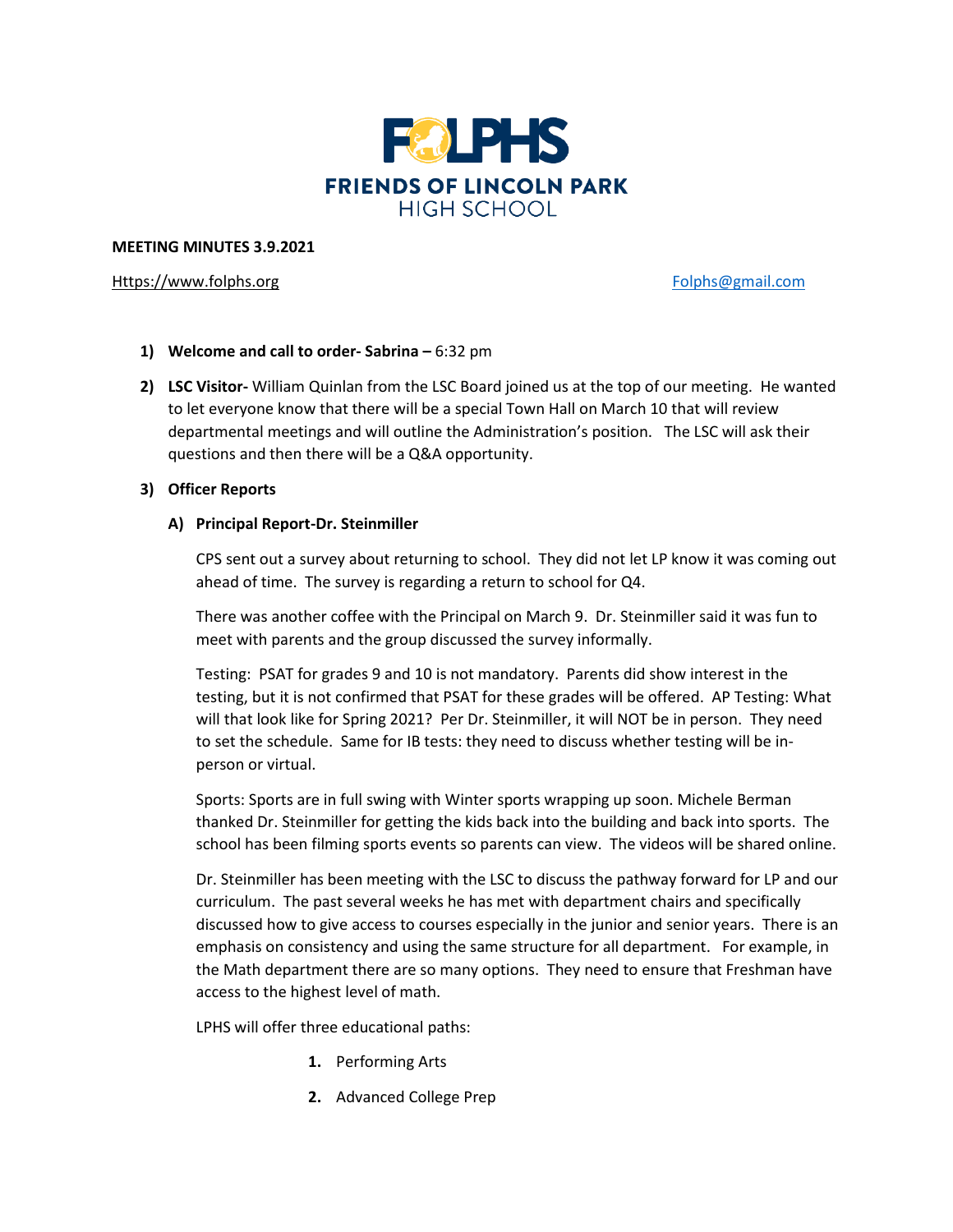## **3.** International Baccalaureate

A brochure has been created to better explain the programs and to highlight the details with additional facts about LP. The link is below.

## [https://drive.google.com/file/d/1aKIqSiAVwY4cPUl3P4jtYLEgAoiE4VA\\_/view](https://drive.google.com/file/d/1aKIqSiAVwY4cPUl3P4jtYLEgAoiE4VA_/view)

They are also trying not to put caps on classes offered if demand exceeds number of spots offered, they will open it up to an additional class time.

Budgets are due soon, so placements and teacher allocations need to be finalized as they are related to one another and to the budget.

The Auditorium curtains will be replaced, and the request has been expedited as the Fire Marshall wants them replaced. This escalates the importance to get the curtains updated.

Graduation will be different that "normal" but will be a bit more robust than the 2020 graduation. Dr. Steinmiller might reach out to FOPLHS for funds if needed. They are looking at a couple locations such as Lincoln Park Zoo and Sox Park. Mr. Stucky is working with Sox. Kristen mentioned that she had a good connection to the Sox and would share it with Dr. Steinmiller. If they can do luncheons or dinners in conjunction with graduation, they will need to be small to align with Covid guidelines. There is a meeting on Friday, March 12 to discuss graduation plans.

There will be a host of events the week before Spring break for Seniors. One fun thing for the Senior week is that Stefanie Coslow will be teaching a virtual yoga class.

# **B) President's Report-Sabrina Spitznagle**

Thank you for Sabrina to Dr. Steinmiller for his report. Thank you to Julie for translating the FOLPHS communications into Spanish. Sabrina reported on the prism board and said that sales were going great. Misha responded that her message looked terrific and was appreciated by her student.

Sabrina mentioned that typically there is a Senior Luncheon and that FOLPHS would like to discuss providing t-shirts for the seniors.

Sabrina thanked Suzanne and all involved for hosting a great event. She also thanked everyone for attending. It was a fun evening. Kristen mentioned that the host of the Beer room was very knowledgeable and made the event a lot of fun.

#### **C) Vice President's Report – Kristen Feurer**- No report.

**D) Treasurer's Report- Christina Sciarotta**- Not in attendance.

Treasurer's report will be shared with the Board for January and February.

#### **E) Secretary- Misha Mann**.

Sabrina moved to approve the February Minutes. Kristen seconded. All voted to approve. The motion passes.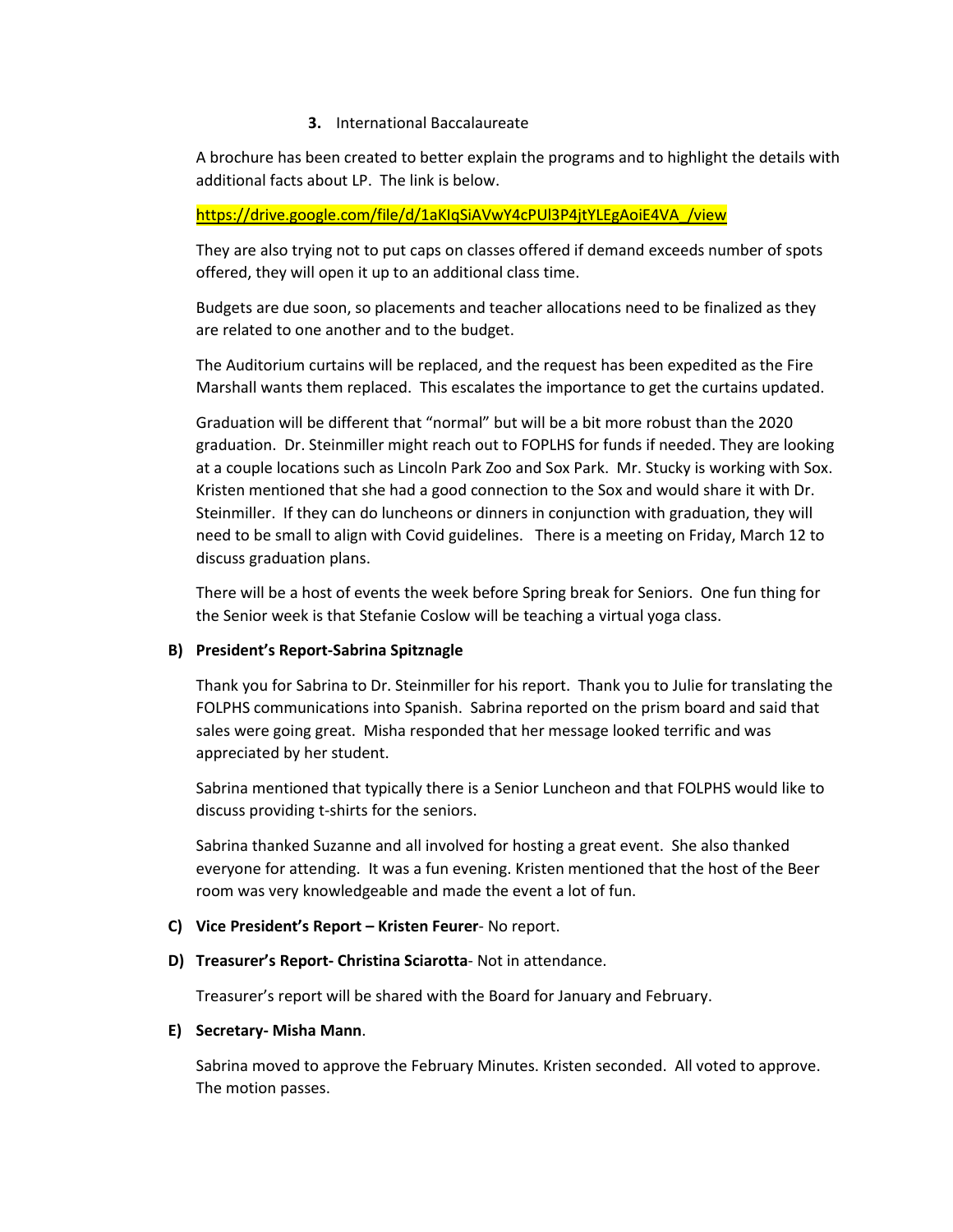## **3) Committee/Director Reports:**

## **A) Pledge Drive/Brick Campaign Committee Report- Eury Chrones**

Stefanie Coslow gave the report. One generous sponsor has agreed to pay for the entire installation of the bricks. This means more profit for the Brick Campaign! We raised \$31,000 on the Brick Drive. Stefanie will walk with the installation team on Friday including Ricky and the engineers.

Sara asked how many bricks there will be this year and Stefanie stated around 230, but that did not include the group bricks. The brick company will deliver the bricks when we are ready to install.

Sabrina and Dr. Steinmiller have discussed including a brick in a cap and gown bundle for seniors going forward.

Eury mentioned that they have been following Lakeview High School and their brick drive. Lakeview does their drive annually. But they may not install bricks every year.

Someone inquired about whether you could select the location of where your brick will be installed. At this point, Eury said no, but they could consider that going forward and perhaps charge a premium?

The FOLPHS Brick is fully funded, and Sabrina is confirming the wording for the brick.

#### **B) Teacher Appreciation Committee Report- Kristen Feurer and Sabrina Spitznagle**

Kristen reported that the next time the committee reaches out to teachers it will be for report cards and that they will provide snacks. They will likely have a gift card for teachers in April. The candy from Valentine's Day has not be entirely picked up or consumed.

#### **C) Spirit Wear Committee Report- Luisa Shortall**

I delivered 9 out of the 17 spirit wear items to Ms. Delgado for prizes for the Diverse Learners. I will deliver the rest if she needs them.

I attempted to sell hoodies out of my house again, but the response was not great, so I plan to put the stock in the storeroom in the next week or 2. Hopefully, PJ bottoms will be restocked in April. I think we will have to wait to sell in person next time whenever that opportunity presents itself. Let me know if there are any in school opportunities in the future when students will be on campus for any reason. Maybe for the SAT exam on April 13? I guess this is a question for Dr. Steinmiller.

I was planning to reach out to the 8th graders at our local school when high school decisions come out to see if any kids going to LP want to buy a hoodie. If anyone else on the board wants to reach out to their elementary schools to do the same, I could pre-sell the hoodies and deliver them directly to the schools assuming all 8th graders are in attendance by then. Or they can be picked up at my home again. Dr. Steinmiller stated that once the list of future Freshman is finalized that he can reach out to the Spirit wear committee and FOLPHS.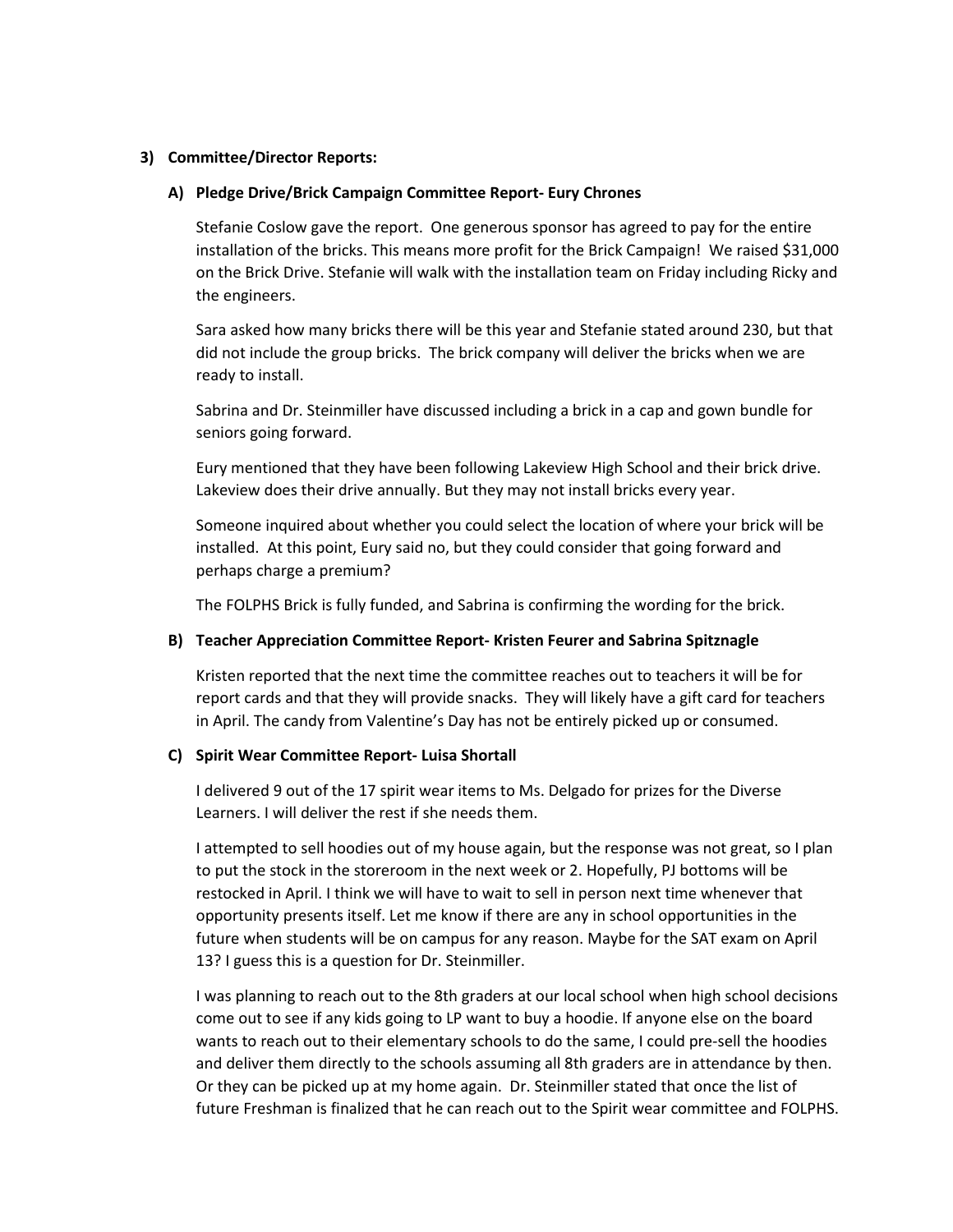Volunteers for this effort are as follows:

Hawthorne - Rebecca Eden

Bell Elementary- Sara

Lincoln Elementary- Stefanie

Sabrina also suggested creating a "fireworks" email to welcome new students who accept as future Freshman at LPHS. She confirmed that we will have goodie bags for Freshman in the fall.

Debra Sitar and I are meeting with Ms. Watson this week to give her the spirit wear shop gift cards for the perfect attendance raffle, and one for good grades, too, I believe. She and I will figure out how to pay for them and distribute them.

Otherwise, my focus is just to stock up the store so that it is ready to go whenever that time is. We can also discuss later in the year if we will be producing a freshman goody bag again.

Luisa also discussed selling spirit wear at the Farmer's Market at LPHS. The market is ongoing throughout the year and is hosted in the parking lot. There is lots of room for a table. Rebecca asked about LPHS branded tents. Sabrina suggested that FOLPHS Board and committee members "man" the table at the Farmer's Markets.

#### **D) Social Media- Debra Sitar.** Not in attendance.

We now have a committee: Rebecca Eden, Julie Molina and me.

Rebecca has created a calendar for us to stay on top of posts and we have reached out to teachers and the general LP community to get things of interest to post. They are adding national days to the calendar.

Rebecca or Julie may be able to speak at the mtg tomorrow. Waiting for a response on if they are attending.

#### **E) Marketing & Communications Report- Sara Shacter**

Sara noted that the Drama Raffle raised \$560. The show was well attended. It was fun, hilarious and they even have a blooper reel. Wonderful news for the drama program!

The Business Directory committee has been meeting. The committee includes Jennifer and Rebecca. They are planning on a broad reach of businesses to include in the directory. A "bigger is better" theory is being employed. If they need to peel back and make it a smaller group, they will adjust. Right now, they are including current LP families, alumni, faculty, and current local sponsors. The directory will be hosted by FOLPHS. There will be a downloadable PDF with links. If you sign up in the spring of 2021, you will get a full year in addition to the end of the 2020-2021 school year. Christy will help with the registry. The cost will be \$25 and has been reviewed by Sabrina, Kristen, Sara, and Rebecca.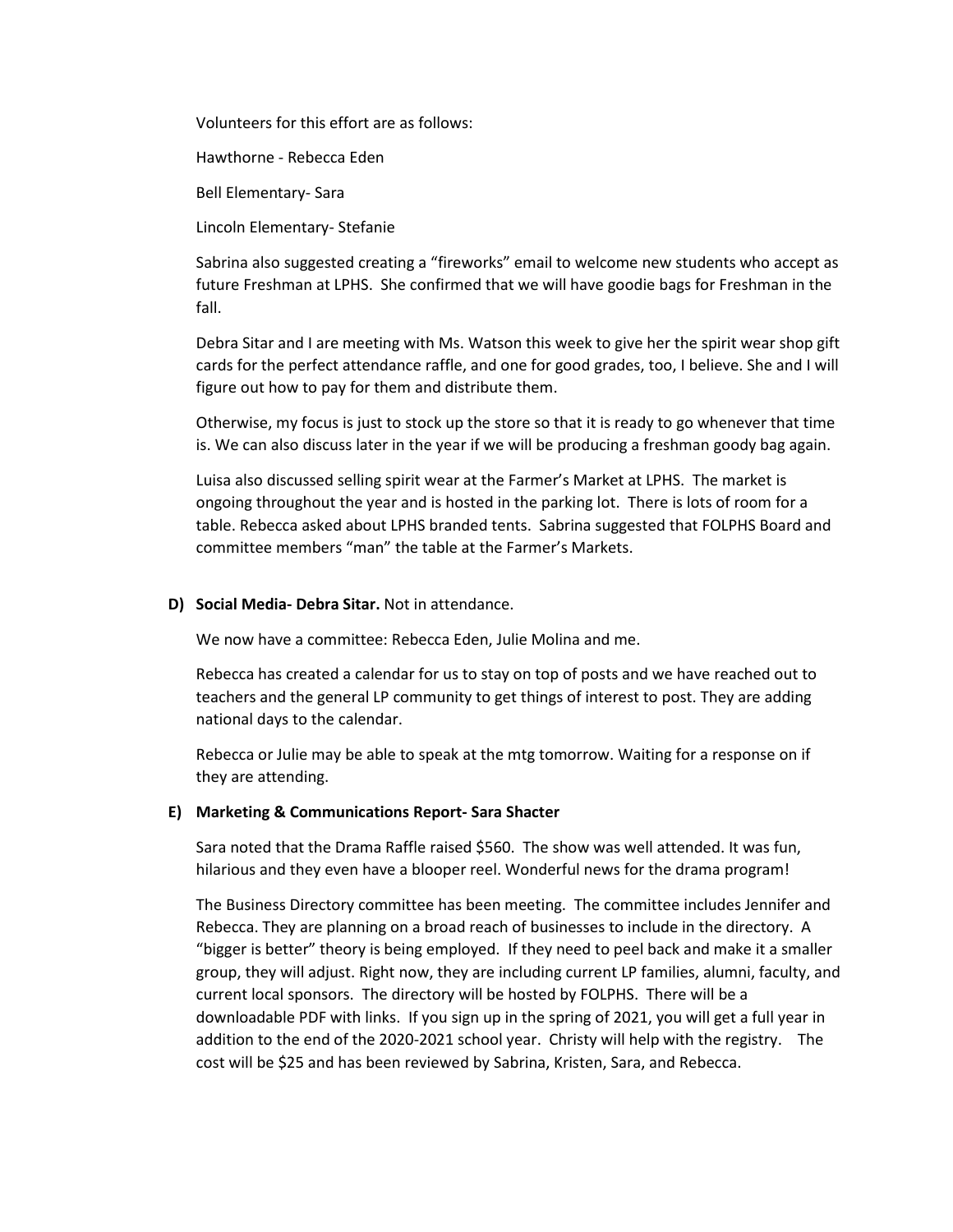Questions: Rebecca asked how she will know if a business has paid? Sabrina stated that they will be notified of payment via Neon. Rebecca asked about locating Alumni. Ms. Tookey mentioned that there is an Alumni list that the school keeps. Vivian Hernandez in the IB office maintains a list.

Kristen made a motion to approve the Business Directory program and fundraiser. Sara seconded the motion. All voted in favor and the motion passed.

Sara stated we need to remove an old banner. We need to update it with a new one. The location is on Armitage. This will be done in conjunction with the start of in-person (hybrid) learning. Banners are less than \$100 so they are a good investment and way to thank sponsors and supporters. Sara made a motion to get a banner and Kristen seconded. All voted in favor of getting a banner and the motion passed.

Misha suggested that the banner state some like, "Welcome back Lions!"

#### **F) Open House Committee Report -Jackie Herigodt** not in attendance

We need to find a successor for Jackie. Who will take her place for future open house work? Jackie will be circling back with Dr. Steinmiller, Sara and Sabrina to ensure there is smooth transition and all of Jackie's notes/great ideas. The school should run the Open House with FOLPHS supporting the event. Dr. Steinmiller suggested that Sara reach out to Mr. Stucky who will oversee the event in the fall.

Volunteers for next year's Open House included: Venecia, Jennifer Nelkin and Christy Levy.

#### **G) Fall Social/Spring Gala Committee Report- Suzanne Rovner**

The event was February 26. It was a lot of fun and a great way to get to know fellow LPHS parents and guardians. There were 80 tickets sold with 7 staff and faculty in attendance. Ticket sales covered our costs and we netted \$4,000!

Suzanne will reach out to volunteers about the Fall 2022 Gala.

#### **H) Auction Committee- Misha Mann**

Misha finalized the wish list but had a couple outstanding questions for Dr. Steinmiller to clarify. The wish list was not part of the Lion Pride event. It will need to be uploaded to either Neon or Qtego. Misha will send the list to Sabrina and discuss the input process. Misha mentioned that there was not anything specific to IB program. Sabrina will review some outstanding questions with Dr. Steinmiller.

#### **I) Diversity, Equity, and Inclusion Committee- Venecia Sanchez and Julie Molina**

The committee has an email address: [FOLPHSDEI@gmail.com](mailto:FOLPHSDEI@gmail.com)

They had their first committee meeting. They talked about the mission of the group and discussed the survey. They want to ensure that the message that this committee is about "One Community" not just black and brown people. In the future, all their meetings during the school year will be the first Wednesday of each month.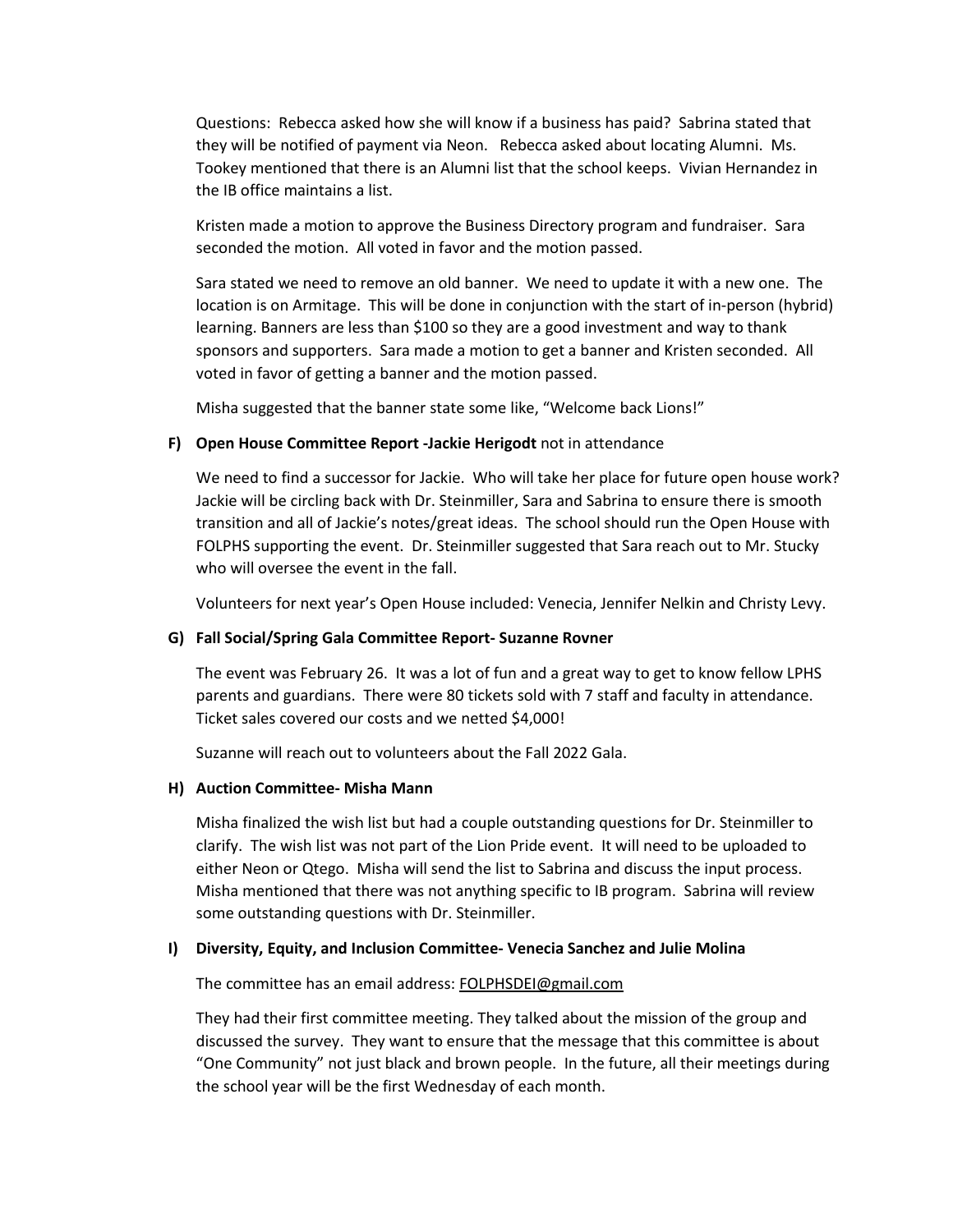Venecia feels that they are still defining their role and that they want to be a resource. They want to have actionable items. Maybe some guest speakers or host a book club featuring books on topic. They would like to put together a suggested reading list and use this as a jumping off point for their events. They think that a book club is more casual, and expense will not be an obstacle to participation.

Julie asked the Board to think about what they want from the DEI committee. What are the guidelines? They will continue to reach out to other high schools to see what they are doing for comparison.

Sabrina suggested 1 to 2 events per year and that we could discuss budget when we had a better idea of what the events entailed. She also noted that Sara Osoba is the person in charge of the Cluster program.

Venecia reported that they will reach out to the Cluster teachers and parents to ensure that they are included in the committee.

Venecia signed up for a free event "How to Talk to your teen about Racism". She will investigate the event host and see if they might be an option for a FOLPHS DEI event.

Comments: Jennifer Nelkin stated-Cluster program is a great idea! Stefanie agreed-Awesome job Venecia and Julie! Therese said – Venecia and Julie are killing it! Kristen mentioned that her K-8 school is hosting paid speakers. She will find out what they are doing and give examples to the committee.

Memory hopes that there are at least 2 parents from both the future freshman and sophomore classes that participate in the DEI Committee. She also would like to connect Ms. Tookey to the DEI.

Dr. Steinmiller mentioned he could add DEI event information to the LPHS call that goes out each Sunday. If you want anything to go into the newsletter, email Ms. Martell at [akmartell@cps.edu](mailto:akmartell@cps.edu) and items for the Sunday "robo" call go to Ms. Troche at vtroche@cps.edu.

Attached is the summary of findings from the survey that the DEI committee hosted:

# **Summary of Findings**

Survey went out 1/19/21 with a deadline 1/31/21. Received 54 responses.

Sophomore parents:23, Freshmen: 16, Junior: 10 and Senior: 8

Overall positive responses on 3 questions. We focused on "Strongly disagree" or "disagree" responses for us to know what we need to improve on.

FOLPHS listens to the community and works to include as many diverse voices as possible in decision making. 3 in total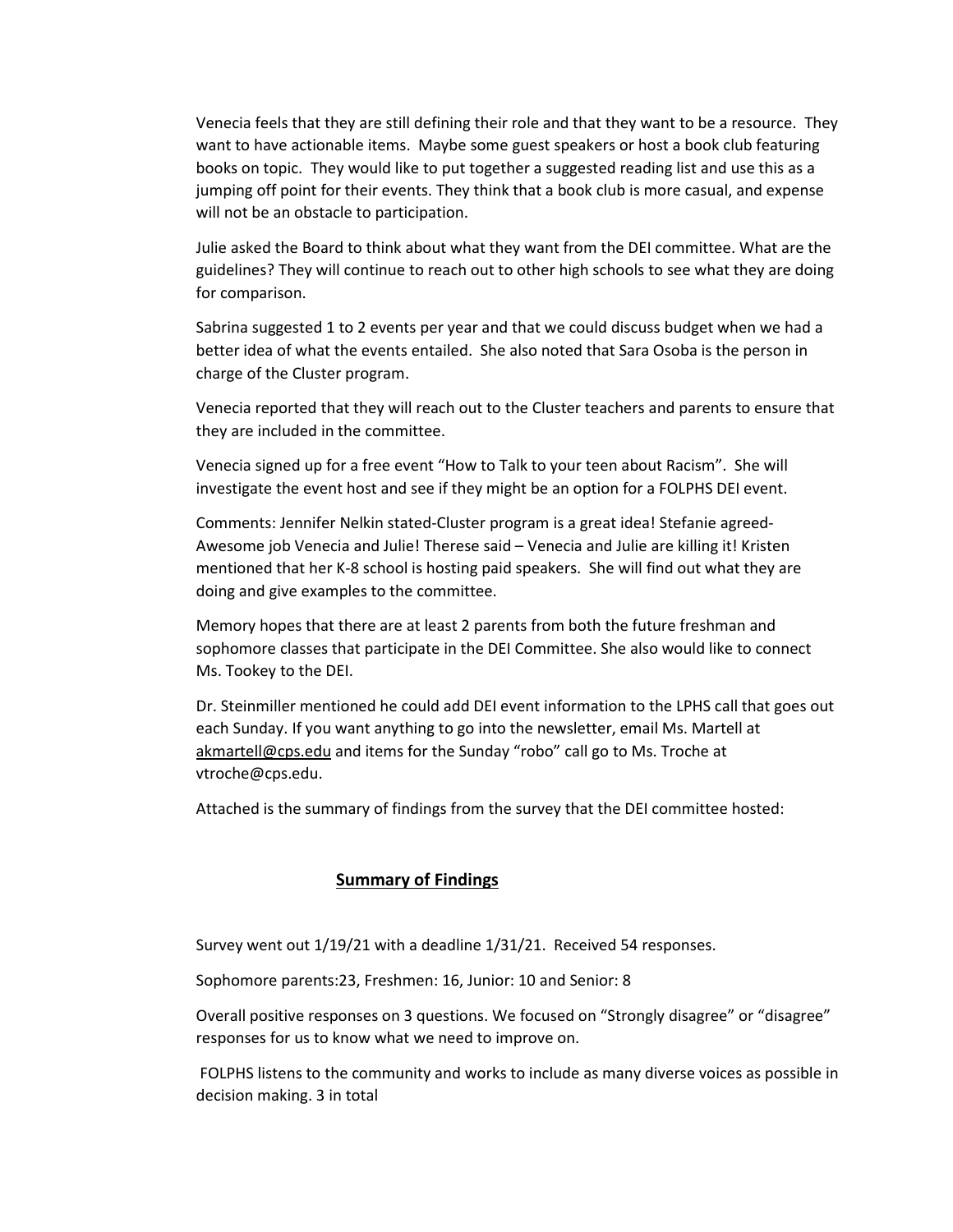FOLPHS works to make events inclusive and available to all members of the community. 5 in total

I feel welcomed at meetings, can speak freely, and my opinions are valued. 3 in total

Some comments of those who disagreed or strongly disagreed:

- Find ways to recruit a more diverse Board to help with community engagement
- I did not even know LPHS or FOLPH had a DEI Committee
- Have more zoom meetings
- Invite non officers to meetings and allow them to participate and be informed
- More culturally appropriate communication with Spanish speaking families.
- Cannot use email as main communication
- Intolerance towards the right

# Questions on the Survey:

*Reasons why people have not yet participated in events?* 57.1 %schedule 16.7 % lack of interest The rest of responses evenly spread (money, distance etc.)

*Are you interested in participating on the DEI committee?* 10 people expressed interest.

*Interested in other committees?*

Yes! Julie will forward emails to the appropriate committee chair.

*What kinds of events would you like to see? Where would you like money go*? This information will be relayed to the Fundraising committee.

*What neighborhood or area of the city do you live in?* Primarily north side, but 3 south siders responded, and one did not want to give location.

# **J) Community Fundraising- Jodi Torzewski. Not present**

Boqueria fundraiser is completed with a \$250 donation. I have asked them to send me a logo to include on our banner and website in appreciation for their donation.

Portillo's is scheduled for Monday March 22 from 5-8 pm, Ohio St. location.

Debra and Sara are set to handle communications for Portillo's.

I still need info from Christina to complete the W-9 for Portillo's before the event.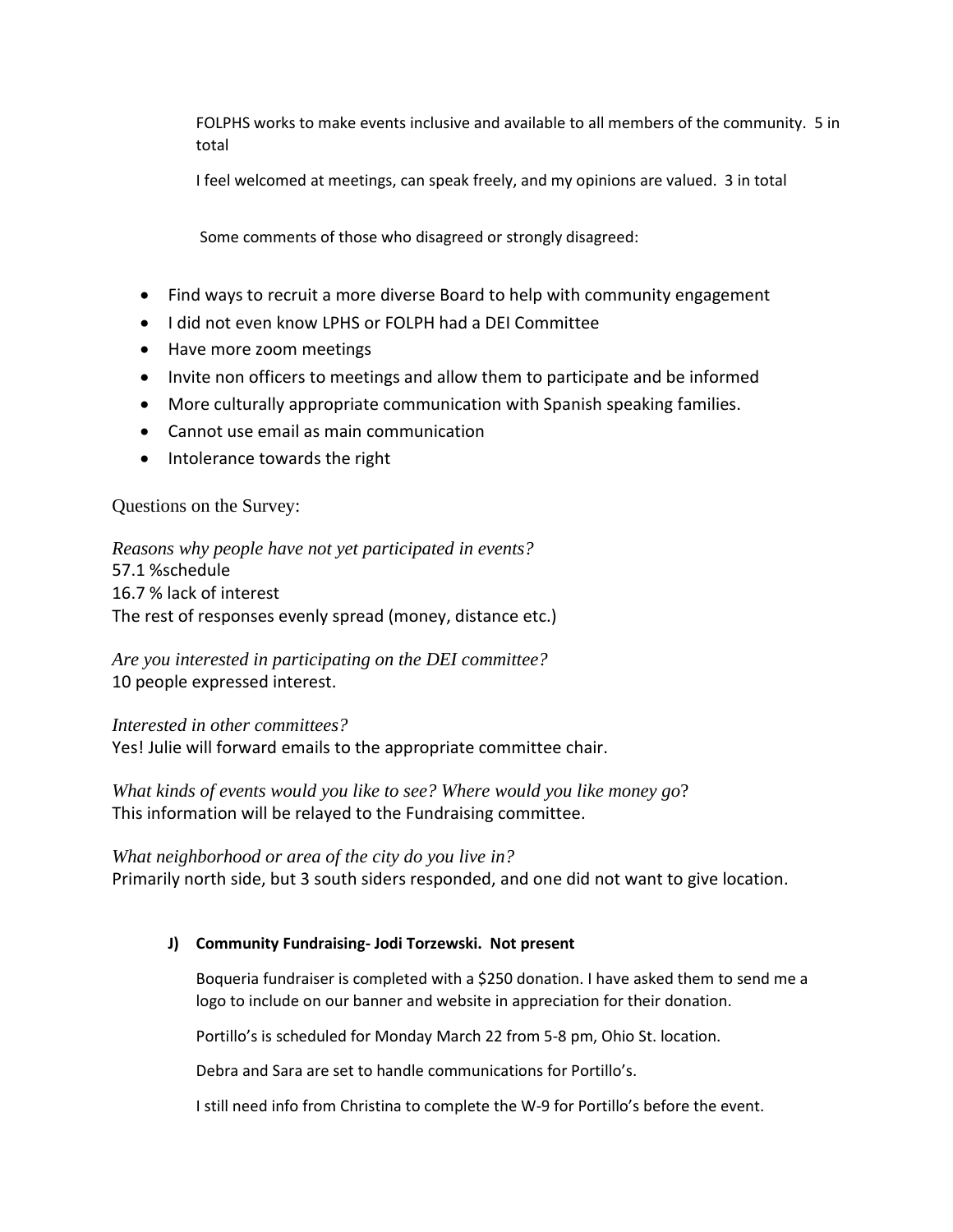I will plan to schedule Chipotle for April or May (your choice, just let me know if you have ideas for which location would be best. Happy to do Fullerton again, but want to make sure we are reaching all communities.)

## **K) International Baccalaureate Liaison- Memory Jacobs**

Ms. Tookey discussed the 3 IB programs: Middle years (Grades 9 & 10), Fully Diploma (Grades 11 & 12) and the Career Related program (i.e., ROTC, Performance, Digital, Fine Arts, etc.).

They requested funding to train Dr. Walter for a new Career Related program that will focus on Sports & Wellness (Coaching & Health). There is a training program in June that lasts 4 days. The IB program needs approval now so they can offer this course as an option for students planning their Fall 2021 classes. Since the training technically is outside of the United States (the facility is in Toronto), CPS cannot pay for the training. The cost is \$900.

Everyone liked the idea. Sabrina made a motion to pay for the training and Kristen seconded. All voted in favor of sponsoring the training and the motion passed.

Ms. Tookey stated she would send the formal information to Sabrina.

# **L) LSC Liaison- Memory Jacobs**

Sabrina stated that the LSC will review the Wish List at their special meeting on Monday, March 22. FOLPHS needs them to approve to host this fundraiser.

# **4) Old Business:**

Bylaws- we did not have a quorum at this point. We decided to table the voting on bylaws and send an email out to the voting board members.

Suzanne also mentioned that FOLPHS has an insurance policy. Christina confirmed and will send it to Sabrina. She will share the information with the Board.

#### **5) New Business**:

Sabrina noted that she loves LPHS Athletic Newsletters that Mr. Lezcano sends, and I had let him know that we would be happy to help with anything he needs with communications. I will also forward those email updates.

Next meeting will be held Tuesday, April 13 at 6:30 pm.

#### **6) Adjourn- 8:20 pm**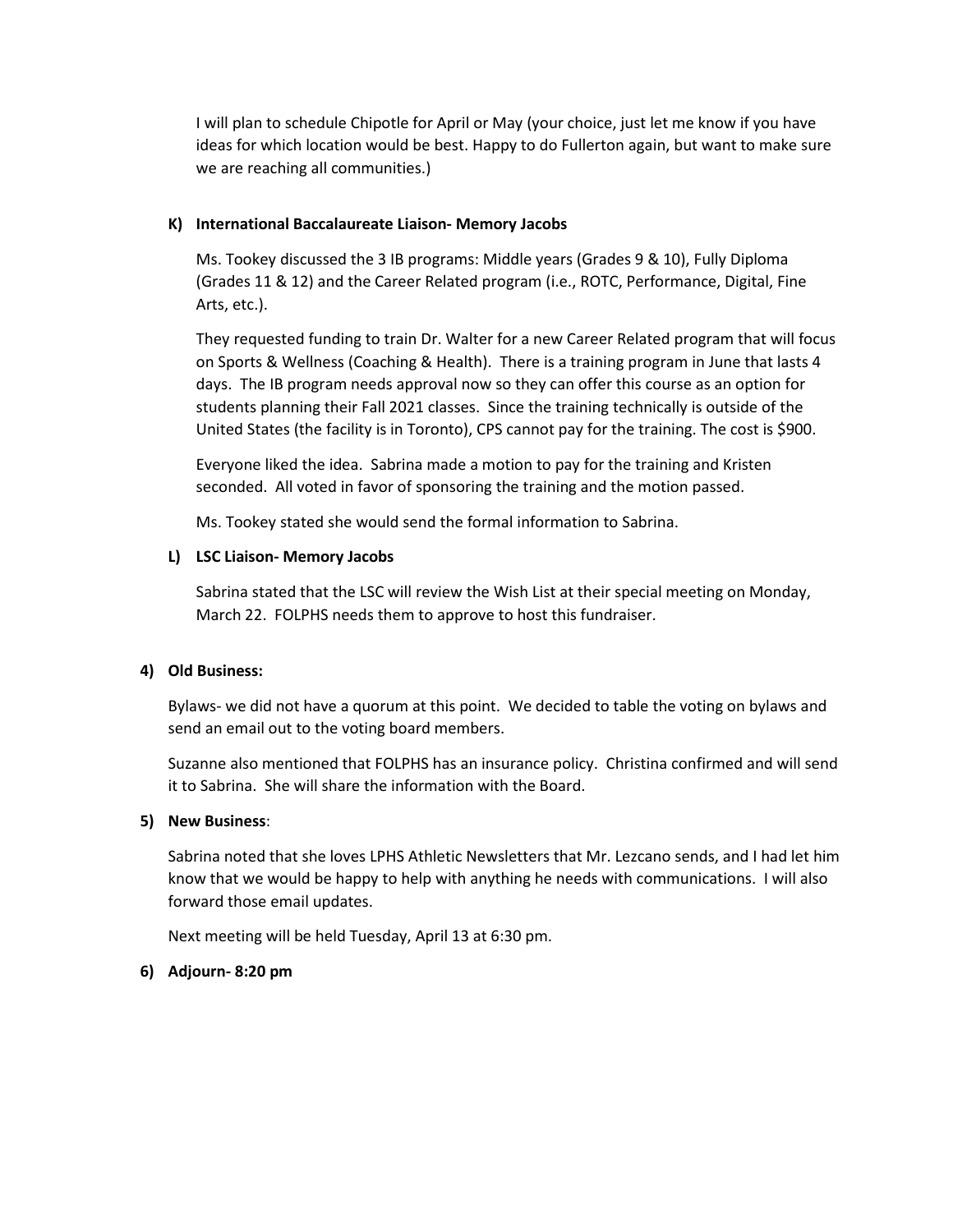# **ATTENDANCE**

| <b>FOLPHS Board and Committee Members 2020-</b><br>2021 |           |             |                                |
|---------------------------------------------------------|-----------|-------------|--------------------------------|
| <b>Board Members (Voting Members)</b>                   |           |             |                                |
| President and Teacher Appreciation Co-Chair             | Sabrina   | Spitznagle  | spitznagle98@gmail.com         |
| Vice President and Teacher Appreciation Co-<br>Chair    | Kristen   | Feurer      | kastoj@aol.com                 |
| Secretary and Wish List Chair                           | Misha     | Mann        | misha.mann@gmail.com           |
|                                                         |           |             |                                |
| <b>At-Large Board Members (Voting Members)</b>          |           |             |                                |
| Marketing & Communications Co-Chair                     | Sara      | Shacter     | sfshacter@gmail.com            |
| <b>LSC Liaison</b>                                      | Memory    | Jacobs      | mljacobs@uchicago.edu          |
| Fall Social and Spring Gala Chair                       | Suzanne   | Rovner      | rovnerfamily@yahoo.com         |
| Pledge Drive/Brick Donation Co-Chair                    | Eury      | Chrones     | eurydice.chrones@hangar-12.com |
| Spirit Wear and Social Media Co-Chair                   | Luisa     | Shortall    | lfshortall@sbcglobal.net       |
|                                                         |           |             |                                |
| <b>Committee Chairs - nonmembers</b>                    |           |             |                                |
| <b>IB Coordinator</b>                                   | Memory    | Jacobs      | mljacobs@uchicago.edu          |
| Pledge Drive/Brick Donation Co-Chair                    | Stephanie | Coslow      | splcoslow@gmail.com            |
| Diversity, Equity, and Inclusion Co-Chair               | Venecia   | Sanchez     | vsanchez88@sbcglobal.net       |
| Diversity, Equity, and Inclusion Co-Chair               | Julie     | Molina      | julie molina2000@yahoo.com     |
| Diversity, Equity, and Inclusion Co-Chair               | Jen       | Malito      | jenamalito@yahoo.com           |
|                                                         |           |             |                                |
| <b>LPHS Administrators and Staff</b>                    |           |             |                                |
| Principal                                               | Dr Eric   | Steinmiller | easteinmille@cps.edu           |
| <b>IB Director</b>                                      | Mary      | Tookey      | METookey@cps.edu               |

| <b>Attendees</b>     | <b>Emails</b>                    |  |
|----------------------|----------------------------------|--|
| Anita Monteggia      | misshollygolightly@comcast.net   |  |
| Carrie Gleason (Jay) |                                  |  |
| Cetin                |                                  |  |
| Christy Levy         | c-levy@prodigy.net               |  |
| Claudia              |                                  |  |
| Jennifer Nelkin      | jennifer.nelkin@iriworldwide.com |  |
| Michele Berman       | bermansm@sbcglobal.net           |  |
| Raquel               |                                  |  |